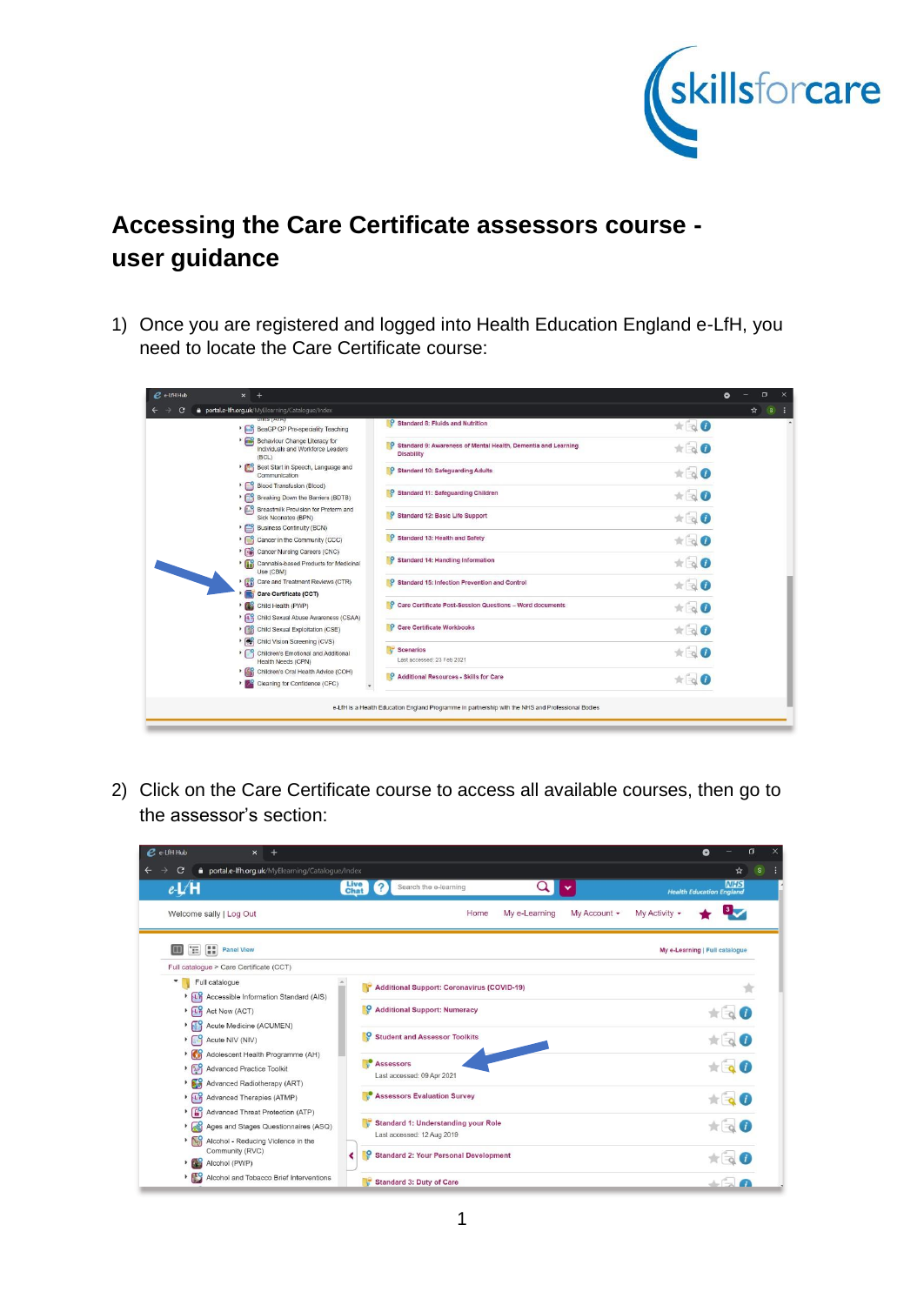

3) The assessor course will then launch. You need to work through and complete all three sections.

The Support Guide for Assessors is for pre and post reading to support your learning and can be saved to your own device.

Carrying out Care Certificate Assessment in the Workplace is Session 1 and Assessing the Care Certificate in Practice is Session 2, they are individual eLearning sessions, and both need to be completed:

| $e$ e-LfH Hub | $\times$<br>$\overline{ }$                                                                               |                                                                                         | σ<br>×<br>۰                                   |
|---------------|----------------------------------------------------------------------------------------------------------|-----------------------------------------------------------------------------------------|-----------------------------------------------|
|               | portal.e-Ifh.org.uk/MyElearning/Catalogue/Index<br>С                                                     |                                                                                         | ☆<br>s                                        |
|               | $e-L/H$                                                                                                  | <b>Live</b><br>Chat<br>Search the e-learning                                            | <b>NHS</b><br><b>Health Education England</b> |
|               | Welcome sally   Log Out                                                                                  | My Account -<br>Home<br>My e-Learning                                                   | My Activity -                                 |
|               | 'E<br>m<br><b>Panel View</b><br>m<br>Full catalogue > Care Certificate (CCT) > Assessors                 |                                                                                         | My e-Learning   Full catalogue                |
|               | Full catalogue<br>Accessible Information Standard (AIS)<br>$\triangleright$ $\overline{H}$ Act Now (ACT) | Care Certificate - Support Guide for Assessors<br>Last accessed: 09 Apr 2021            | New                                           |
|               | Acute Medicine (ACUMEN)<br>Acute NIV (NIV)                                                               | Carrying Out Care Certificate Assessment in the Workplace<br>Last accessed: 09 Apr 2021 | <b>New</b><br>Play                            |
|               | $\cdot$ $\mathbb{C}$<br>Adolescent Health Programme (AH)<br>App Advanced Practice Toolkit                | Assessing the Care Certificate in Practice<br>Last accessed: 09 Apr 2021                | Play                                          |
|               | Advanced Radiotherapy (ART)<br>If Advanced Therapies (ATMP)                                              |                                                                                         |                                               |
|               | ▶ <b>[6</b> ] Advanced Threat Protection (ATP)<br>Ages and Stages Questionnaires (ASQ)<br>$\cdot$ 69     |                                                                                         |                                               |
|               | $\cdot 60$<br>Alcohol - Reducing Violence in the                                                         |                                                                                         |                                               |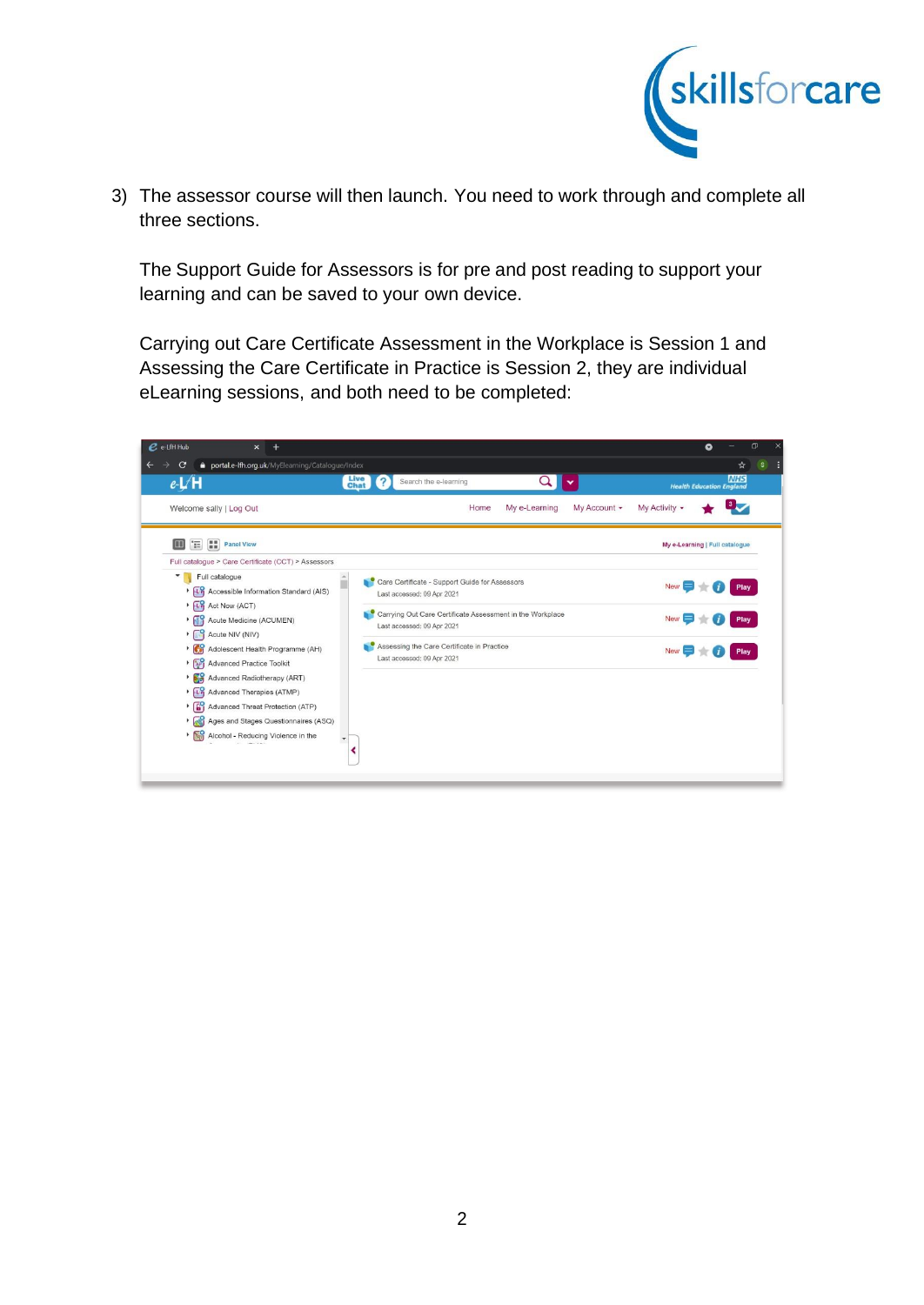

4) When you have completed all sections within the eLearning, please also complete the evaluation which can be located back on the main Care Certificate index page:

| $e$ e-LfH Hub<br>$^{+}$<br>$\times$                                                                                                                        | O<br>Q                                        |  |
|------------------------------------------------------------------------------------------------------------------------------------------------------------|-----------------------------------------------|--|
| portal.e-Ifh.org.uk/MyElearning/Catalogue/Index<br>$\mathbf{C}$                                                                                            | ☆<br>s                                        |  |
| $e-L/H$<br><b>Live</b><br>Chat<br>Search the e-learning                                                                                                    | <b>NHS</b><br><b>Health Education England</b> |  |
| My Account -<br>Welcome sally   Log Out<br>Home<br>My e-Learning                                                                                           | My Activity -                                 |  |
| $\overline{\mathbb{H}}$<br>m<br><b>Panel View</b><br>ш                                                                                                     | My e-Learning   Full catalogue                |  |
| Full catalogue > Care Certificate (CCT)                                                                                                                    |                                               |  |
| Full catalogue<br>$\overline{\phantom{a}}$<br><b>Additional Support: Coronavirus (COVID-19)</b><br><b>ALY</b> Accessible Information Standard (AIS)        |                                               |  |
| Ö<br><b>Additional Support: Numeracy</b><br>$\mathsf{FLF}$ Act Now (ACT)                                                                                   |                                               |  |
| Acute Medicine (ACUMEN)<br>ō<br><b>Student and Assessor Toolkits</b><br>Acute NIV (NIV)                                                                    |                                               |  |
| Adolescent Health Programme (AH)<br><b>Assessors</b><br>App Advanced Practice Toolkit                                                                      |                                               |  |
| Last accessed: 09 Apr 2021<br>Advanced Radiotherapy (ART)                                                                                                  |                                               |  |
| <b>Assessors Evaluation Survey</b><br>If Advanced Therapies (ATMP)                                                                                         |                                               |  |
| ▶ <b>(A)</b> Advanced Threat Protection (ATP)<br>Standard 1: Understanding your Role<br>Ages and Stages Questionnaires (ASQ)<br>Last accessed: 12 Aug 2019 | $\frac{1}{2}$                                 |  |
| $\mathcal{L}_{\eta}^{\mathbf{O}}$<br>Alcohol - Reducing Violence in the<br>٠<br>Community (RVC)<br>Standard 2: Your Personal Development<br>∢              |                                               |  |
| 79<br>Alcohol (PWP)                                                                                                                                        |                                               |  |
| Alcohol and Tobacco Brief Interventions<br>Standard 3: Duty of Care                                                                                        | $\sqrt{2}$                                    |  |

## **How do I access my certificate?**

When the assessors course is completed, the certificate icon should now be yellow. Click on the yellow icon and your certificate will be displayed for you. You can save, download, and/or print your certificate.

| $e$ -LfH Hub<br>$\times$                                                                               |                                                                   | O<br>$\times$<br>۰                            |
|--------------------------------------------------------------------------------------------------------|-------------------------------------------------------------------|-----------------------------------------------|
| portal.e-Ifh.org.uk/MyElearning/Catalogue/Index<br>C                                                   |                                                                   | ☆<br>s                                        |
| $e-L/H$                                                                                                | <b>Live</b><br>Chat<br>Search the e-learning                      | <b>NHS</b><br><b>Health Education England</b> |
| Welcome sally   Log Out                                                                                | My Account -<br>Home<br>My e-Learning                             | My Activity -                                 |
| m<br>'E<br><b>Panel View</b><br>回                                                                      |                                                                   | My e-Learning   Full catalogue                |
| Full catalogue > Care Certificate (CCT)                                                                |                                                                   |                                               |
| $\blacksquare$<br>Full catalogue                                                                       | <b>Additional Support: Coronavirus (COVID-19)</b>                 |                                               |
| <b>A</b> Accessible Information Standard (AIS)<br>$\triangleright$ $\overline{H}$ Act Now (ACT)        | Ю<br><b>Additional Support: Numeracy</b>                          |                                               |
| Acute Medicine (ACUMEN)<br>$\cdot$ $\Box$<br>Acute NIV (NIV)                                           | ō<br><b>Student and Assessor Toolkits</b>                         |                                               |
| $\cdot$ $\mathbb{G}$<br>Adolescent Health Programme (AH)<br>$\frac{1}{2}$<br>Advanced Practice Toolkit | <b>Assessors</b>                                                  |                                               |
| $\cdot$ $\mathbb{E}^{\circ}$<br>Advanced Radiotherapy (ART)                                            | Last accessed: 09 Apr 2021                                        |                                               |
| $F_{10}$<br>Advanced Therapies (ATMP)                                                                  | <b>Assessors Evaluation Survey</b>                                |                                               |
| $\cdot$ (6)<br>Advanced Threat Protection (ATP)<br>$\cdot$ 63<br>Ages and Stages Questionnaires (ASQ)  | Standard 1: Understanding your Role<br>Last accessed: 12 Aug 2019 |                                               |
| $\sqrt{a}$<br>Alcohol - Reducing Violence in the<br>Community (RVC)<br>・露<br>Alcohol (PWP)             | Standard 2: Your Personal Development                             |                                               |
| $\cdot$ (FS<br>Alcohol and Tobacco Brief Interventions                                                 | Standard 3: Duty of Care                                          |                                               |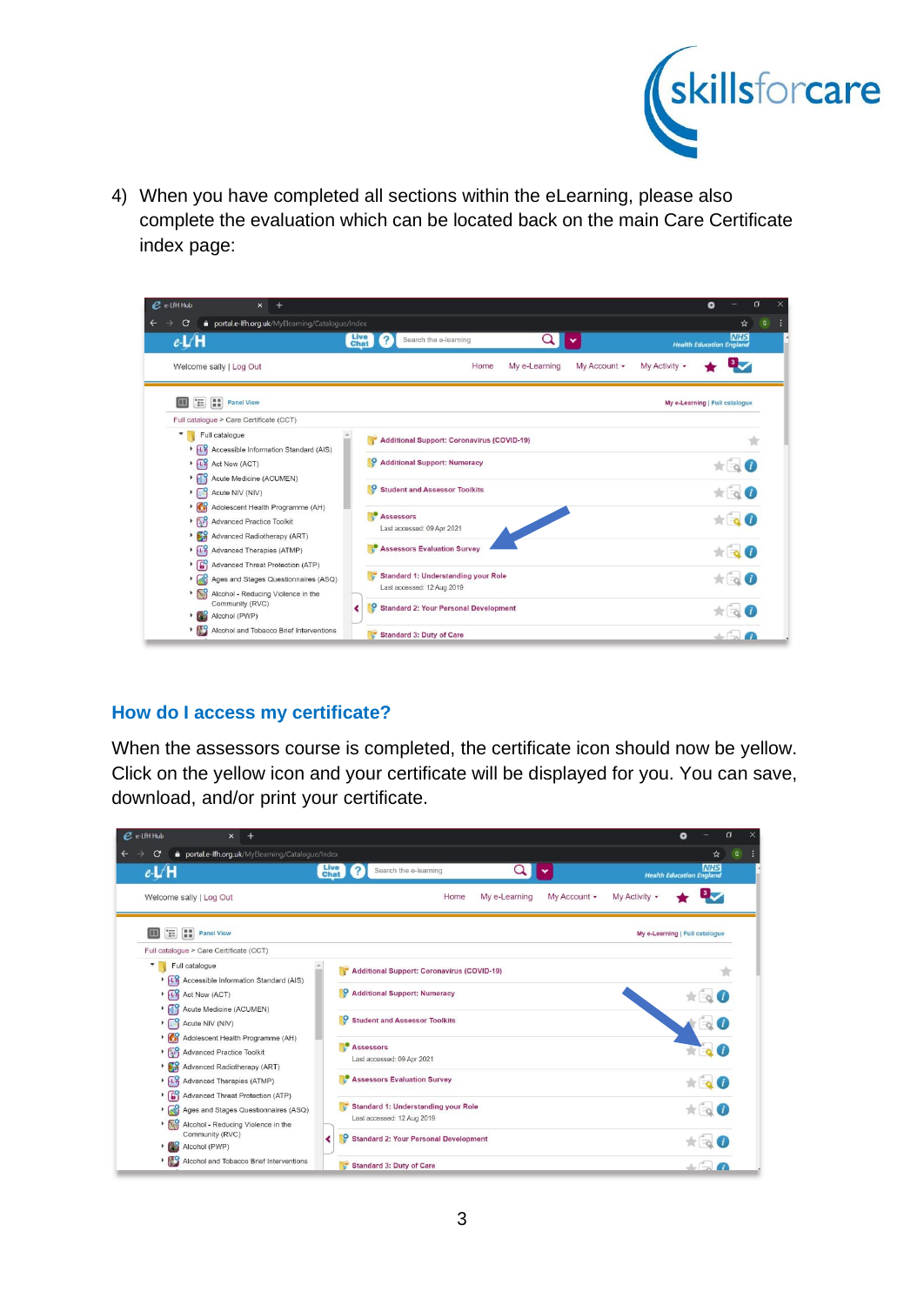

Your final certificate will be needed for your workplace. There are two pages to your certificate, and both pages are needed for evidence if you are claiming WDF.

Page 1: